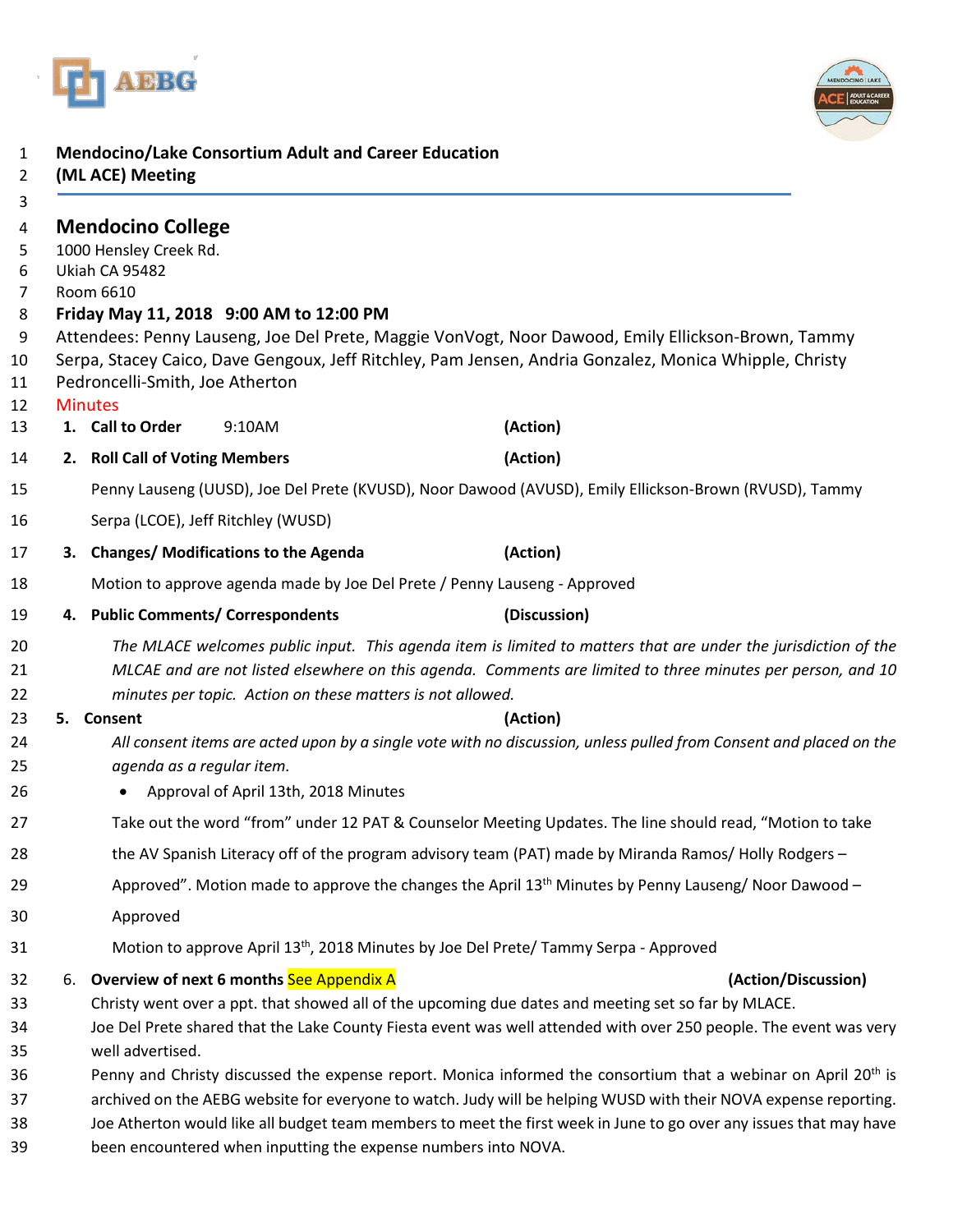

 Student data submission is due July 31 but internally July 1. LACES will be walking each member that uses LACES through the export/import into TE.

### **7. PAT & Counselor Meeting Updates (Action/Discussion)**

- (ML ACE Program Advisory Teams will give updates on what if anything has come out of the PAT meetings. ML ACE will have the opportunity to vote to remove programs from the Program Management process if recommended)
- Joe Del Prete went over the information that was discussed during the PAT meeting. The class is going to move to accommodate students coming from the Lower Lake area. The HiSET prep in Spanish has a targeted amount of 5 students. This program will stay in a PAT and be re-evaluated in November. If students do not qualify for HEP there are no alternative classes offered in the Kelseyville area. Joe Atherton shared that HEP and KVUSD could work together to collaborate their resources.
- Stacey Caico offered to assist in connecting EDD representative to the Spanish HiSET programs in our area.
- Counselor workgroup Christy updated the consortium around the MLACE Counselor work and any outcomes that may work in the future. The workgroup discussed the barriers the MLACE Counselor has faced being a full time faculty member with Mendocino College and came up with a few strategies to help overcome these barriers. Monica will work with Round Valley and Anderson Valley to schedule specific days the MLACE Counselor will travel to these agencies to see students or potential students. The workgroup strongly believes that her role as a college faculty member is a powerful tool that can be used in our more rural areas for all students. MLACE workgroup will look at the MLACE Counselor monthly to check in. The workgroup will meet quarterly to streamline the referral process with all agencies.

### **8. Legislative/ Conference Update (Action/Discussion)**

- Christy shared a few of the updates from the state level up to the federal level. She was very pleased that the state is urging consortiums to speak with their state reps regarding the LAO's recommendations. Our consortium has already begun the process of meeting with reps at our June meeting which confirms that MLACE is right on track with where we should be. The state is close to putting out a new Lauchboard tool that will help with data matching students from MIS (which is the student college data system), EDD, and Tops Pro Enterprise. A series of webinars will be put out in the upcoming dates. Additional funding is being asked on the Governor's Proposal.
- Monica shared that there were informational data sharing sessions that could help with our consortiums data collecting. Andria shared the information she received regarding studentsreceiving a diploma in as quick as 6 months.

### **9. Plan for meeting with State Representatives**

- (ML ACE members will review talking points from working group and create a plan for the 45 minutes that we have to meet with state representatives, representatives.)
- The talking points that were made by MLACE members were passed out to everyone. Tammy Serpa would like to add CNA to the third bullet point under MLACE background. The consortium came up with a rough draft to send to Judy for our June meeting. Format for 45 min:

### 1.1.1. Ppt. of the consortiums historical background and work – send to reps pre-meeting

- 1.1.2. Discussion Share out from 1-2 member's success story
- 1.1.2.1. Success story: Emily and Jeff will share their student success stories in rural outreach

## Christy will share sustainability, student fees

- 1.1.3. Discuss and share why we are asking these representatives to oppose these LAO recommendations
- 1.1.4. Inform the representative why we need ongoing COLA & additional money

## **10. One -time Flex Funds approval (Action/Discussion)**

(ML ACE members will discuss and vote changes to how allocated one-time funds will be spent.)

## Anderson Valley, MCOE and UUSD discussed how they will be spending their one-time funds.

## **11. Discussion around 2018 2-year Objectives: Summit Planning (Action/Discussion)**

- Christy went over the take a ways from our Curriculum to Career Summit. The consortium broke up into groups to discuss anything that stands out from the "After Action Review" last year.
- **a.** Set goals tabled Christy will recommends that we will work on these posters at the next meeting.